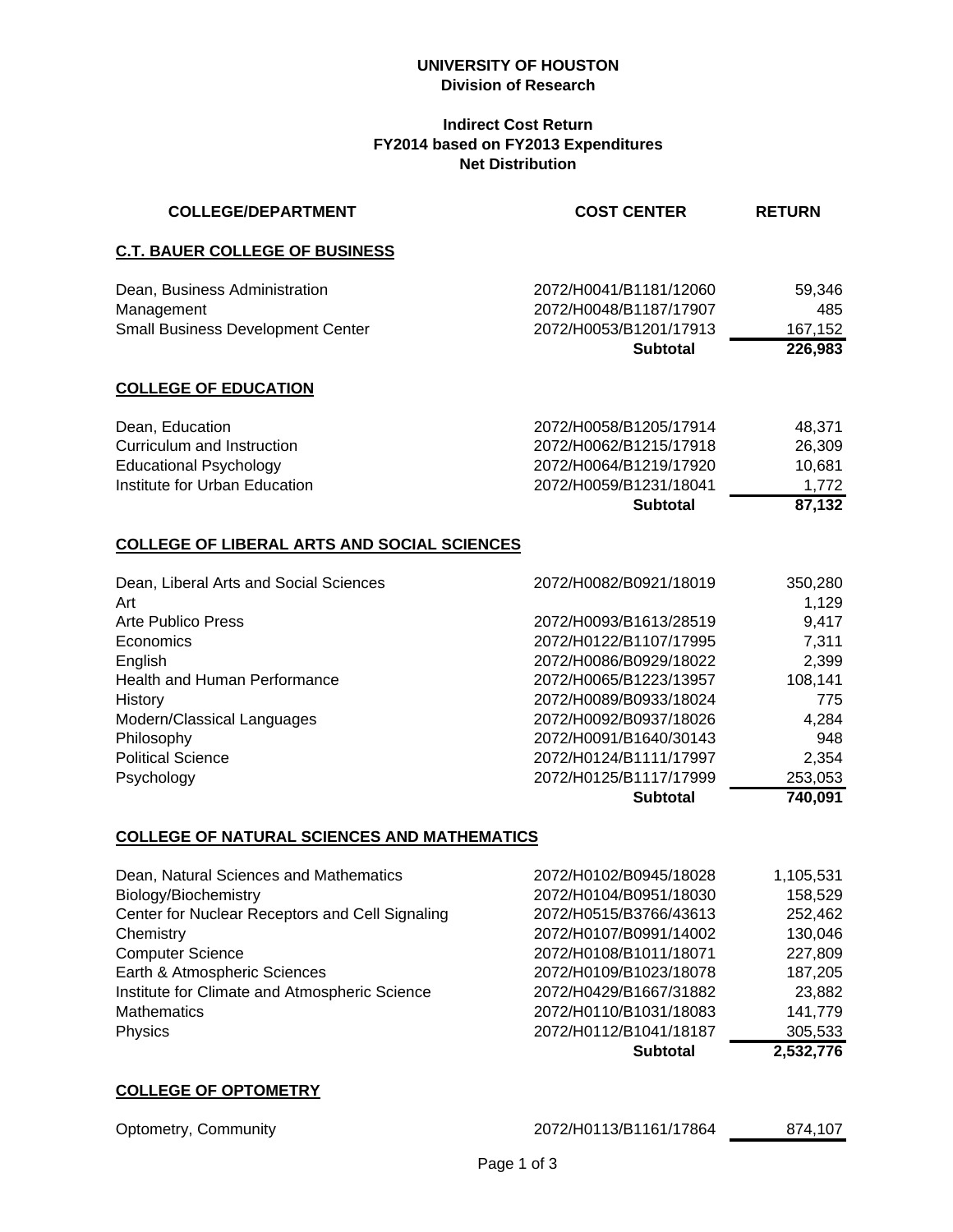## **UNIVERSITY OF HOUSTON Division of Research**

## **Indirect Cost Return FY2014 based on FY2013 Expenditures Net Distribution**

|                                                                                                                                                                                                                                                                                                                                                                                                                       | <b>Subtotal</b>                                                                                                                                                                                                                                                                                               | 874,107                                                                                                                     |
|-----------------------------------------------------------------------------------------------------------------------------------------------------------------------------------------------------------------------------------------------------------------------------------------------------------------------------------------------------------------------------------------------------------------------|---------------------------------------------------------------------------------------------------------------------------------------------------------------------------------------------------------------------------------------------------------------------------------------------------------------|-----------------------------------------------------------------------------------------------------------------------------|
| <b>COLLEGE OF PHARMACY</b>                                                                                                                                                                                                                                                                                                                                                                                            |                                                                                                                                                                                                                                                                                                               |                                                                                                                             |
| Dean, Pharmacy<br>Center for Experimental Therapeutics and Pharmacoi<br><b>Clinical Sciences and Administration</b><br><b>Heart and Kidney Institute</b><br>Institute for Drug Education and Research<br>Pharmacological and Pharmaceutical Sciences                                                                                                                                                                  | 2072/H0116/B1067/12065<br>2072/H0117/B2202/41115<br>2072/H0118/B1097/18210<br>2072/H0117/B1079/18201<br>2072/H0422/B1621/32619<br>2072/H0117/B1069/18198                                                                                                                                                      | 229,087<br>1,176<br>40,728<br>74,905<br>1,034<br>172,105                                                                    |
|                                                                                                                                                                                                                                                                                                                                                                                                                       | <b>Subtotal</b>                                                                                                                                                                                                                                                                                               | 519,035                                                                                                                     |
| <b>COLLEGE OF TECHNOLOGY</b>                                                                                                                                                                                                                                                                                                                                                                                          |                                                                                                                                                                                                                                                                                                               |                                                                                                                             |
| Dean, Technology<br>Center for Technology Literacy<br><b>Engineering Technology</b><br><b>Texas Manufacturing Assistance Center</b>                                                                                                                                                                                                                                                                                   | 2072/H0136/B1151/17859<br>2072/H0423/B2732/46882<br>2072/H0139/B1674/32555<br>2072/H0281/B1676/32617<br><b>Subtotal</b>                                                                                                                                                                                       | 63,695<br>176<br>36,207<br>15,720<br>115,798                                                                                |
| <b>CULLEN COLLEGE OF ENGINEERING</b>                                                                                                                                                                                                                                                                                                                                                                                  |                                                                                                                                                                                                                                                                                                               |                                                                                                                             |
| Dean, Engineering<br><b>Biomedical Engineering</b><br>Center for Innovative Grouting Materials and Tech<br><b>Chemical Engineering</b><br>Civil Engineering<br><b>Electrical &amp; Computer Engineering</b><br><b>Industrial Engineering</b><br><b>Mechanical Engineering</b><br>National Wind Energy Center<br>SW Public Safety Technology Center<br>Texas Hurricane Center for Innovative Technology                | 2072/H0066/B0862/17895<br>2072/H0071/B3793/44312<br>2072/H0069/B0919/18018<br>2072/H0067/B0864/17896<br>2072/H0068/B0882/18122<br>2072/H0070/B0886/18123<br>2072/H0072/B0892/18009<br>2072/H0073/B0896/18011<br>2072/H0503/B3693/41306<br>2072/H0455/B1804/37929<br>2072/H0512/B4450/43616<br><b>Subtotal</b> | 1,246,555<br>94,497<br>72,323<br>312,496<br>203,142<br>293,909<br>15,412<br>274,728<br>59,361<br>788<br>19,326<br>2,592,537 |
| <b>DIVISION OF RESEARCH</b>                                                                                                                                                                                                                                                                                                                                                                                           |                                                                                                                                                                                                                                                                                                               |                                                                                                                             |
| <b>VP-Research</b><br><b>Biology of Behavior Institute</b><br><b>Center for Advanced Materials</b><br><b>Center for Biomedical &amp; Environmental Genomics</b><br>Center for Neuromotor & Biomechanics Research<br><b>Houston Coastal Center</b><br>Institute for Molecular Design<br>Institute for Nanoenergy<br>Institute for Space Systems Operations<br><b>TcSUH</b><br><b>Texas Learning/Computation Center</b> | 2072/H0233/B0818/18094<br>2072/H0552/B2720/46572<br>2072/H0453/B1730/36385<br>2072/H0546/B3838/45612<br>2072/H0521/B3794/44342<br>2072-H0271-B4473-47017<br>2072/H0103/B1065/18197<br>2072-H0545-B3797-45491<br>2072/H0244/B0844/11894<br>2072/H0452/B0848/36896<br>2072/H0246/B0822/18096                    | 448,882<br>30,274<br>36,110<br>49,930<br>59,951<br>10,737<br>7,170<br>16,166<br>784<br>231,197<br>126,489                   |